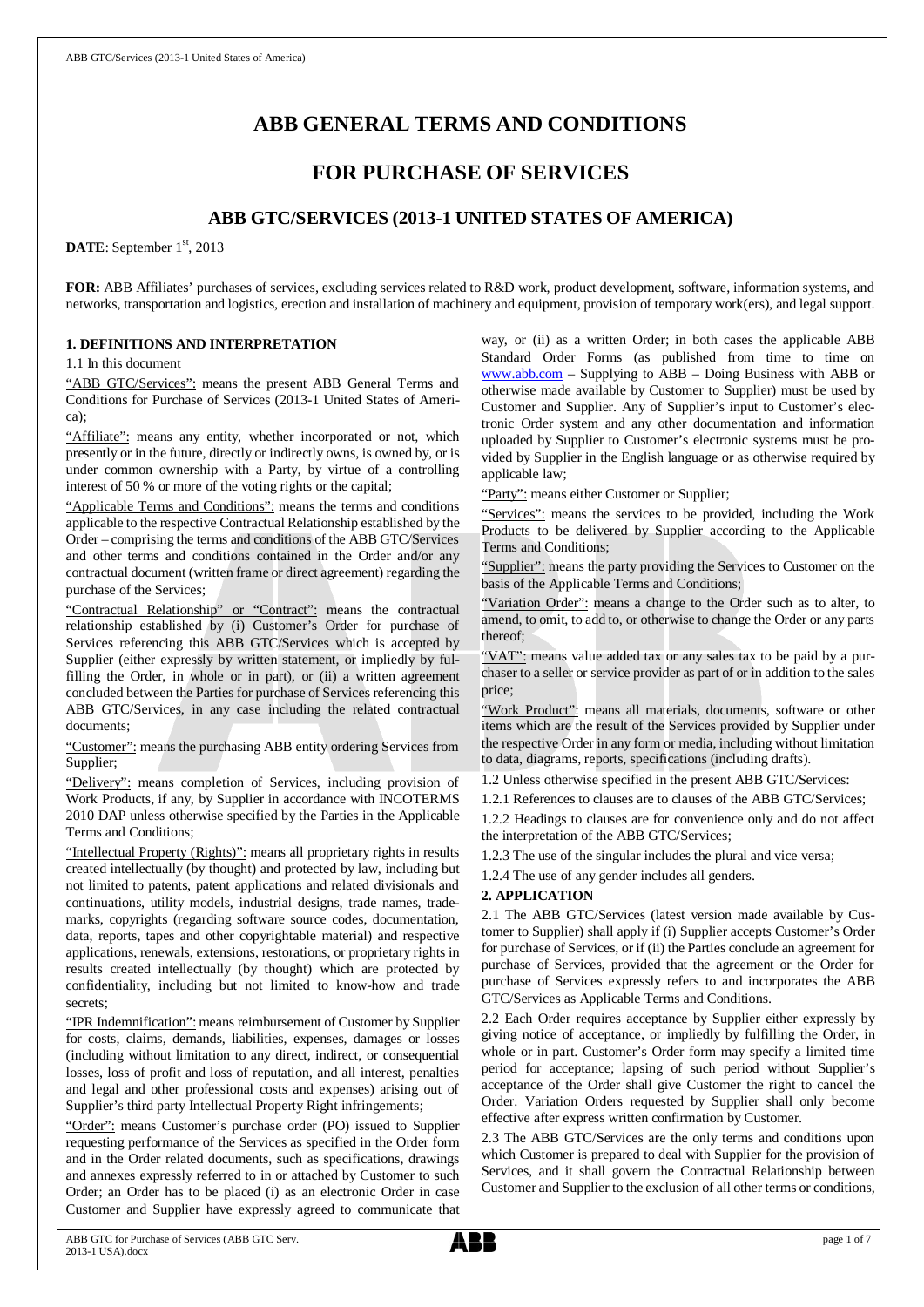except if and to the extent otherwise expressly agreed in writing between Customer and Supplier.

2.4 No terms or conditions endorsed upon, delivered with or contained in Supplier's quotations, acknowledgements or acceptances of Orders, specifications or similar documents will form part of the Contractual Relationship, and Supplier waives any right which it otherwise might have to rely on such other terms or conditions.

2.5 References in the ABB GTC/Services to any statute or statutory provision shall, unless the context otherwise requires, be construed as a reference to that statute or provision as from time to time amended, consolidated, modified, extended, re-enacted or replaced.

### **3. SUPPLIER'S RESPONSIBILITIES**

3.1 Supplier shall provide the Services and deliver the Work Products:

3.1.1 in accordance with the applicable laws and regulations;

3.1.2 in accordance with the quality standards stated under Clause 9.1 and specified in the Order and in the other documents being part of the Contractual Relationship;

3.1.3 free from defects and from any rights of third parties;

3.1.4 on the due date specified in the Order;

3.1.5 in the quantity specified in the Order;

3.1.6 with all skill and care and in accordance with industry best practice.

3.2 Supplier shall not substitute or modify any of the agreed materials used for the provision of the Services or make any changes to the agreed ingredients, the design or other agreed criteria of the Work Products without Customer's prior written approval.

3.3 Supplier shall take care that Work Products are contained or packaged in the manner usual for such Work Products or, where there is no such manner, in a manner adequate to preserve and protect the Work Products until Delivery completion.

3.4 Supplier shall submit invoices in an auditable form, complying with Supplier's and Customer's applicable local mandatory law, generally accepted accounting principles and the specific Customer requirements, containing the following minimum information: Supplier name, address and reference person including contact details (telephone, e-mail etc.); invoice date; invoice number; Order number (same as stated in the Order); Supplier number (same as stated in the Order); address of Customer; quantity; specification of Services supplied; price (total amount invoiced); expenses approved by Customer, but not included in the price (to be specified by amount and category); currency; tax or VAT (amount has to be specified); tax or VAT number; payment terms.

3.5 Invoices shall be issued to Customer as stated in the Order and/or the Applicable Terms and Conditions, and shall be sent to the invoice address specified in the Order.

3.6 Expenses not agreed in writing by Customer will not be reimbursed.

3.7 Customer may issue Variation Orders to Supplier to alter, amend, omit, add to, or otherwise change ordered Services or parts thereof, and Supplier shall carry out such Variation Orders. Agreed unit prices stated in the Order and/or otherwise agreed between Customer and Supplier shall apply.

3.8 Supplier shall in no event suspend the performance of any Services or the Delivery of Work Products to Customer. In the event of Force Majeure, Clause 16 shall apply.

### **4. CUSTOMER'S RESPONSIBILITIES**

4.1 In consideration of the Services provided by Supplier in accordance with the Applicable Terms and Conditions, Customer shall pay to Supplier the fees or purchase price stated in the Order in accordance with the payment terms specified therein, provided the invoice fulfils the requirements of Clauses 3.4 and 3.5. In the event that the payment terms are determined by mandatory applicable law, such terms shall prevail.

4.2 Customer reserves the right to set off any amount and to withhold payment for Services not provided in accordance with the Applicable Terms and Conditions.

### **5. DELIVERY**

5.1 The Services shall be provided at the agreed place specified in the Order, or, if no such place has been specified, at Customer's address specified in the Order.

5.2 The Work Products shall be delivered in accordance with INCOTERMS 2010 DAP, to the agreed place specified in the Order, or, if no such place has been specified, to Customer's place of business. 5.3 Supplier shall ensure that each Delivery of a Work Product is accompanied by a delivery note, which shall contain the following minimum information (unless required otherwise by Customer): the Order number, date of Order, number of packages and contents, where applicable the customs tariff number of the country of consignment, and, in the case of partial delivery, the outstanding balance remaining to be delivered. For controlled goods, the national export control number must be indicated and, and if the goods are subject to U.S. export regulations, the U.S. Export Control Classification Number (ECCN) must be specified in the delivery note. Proofs of preferential origin as well as conformity declarations and marks of the country of consignment or destination are to be submitted without being requested; certificates of origin upon request.

5.4 Work Products shall be delivered during Customer's business operation hours unless otherwise requested by Customer.

5.5 Upon Delivery of the Work Products, Supplier (or its appointed carrier) shall provide Customer with such export documents as are applicable or necessary together with a delivery note.

5.6 Ownership (title) regarding Work Products shall pass to Customer at Delivery, except if otherwise agreed in writing. For assigning of Intellectual Property in the Work Products arising from the Services Clause 11.1 shall apply.

5.7 Supplier shall invoice Customer upon Delivery in accordance with Clause 3.4 and 3.5, but such invoicing shall be conducted separately from dispatch of the Work Products to Customer.

### **6. ACCEPTANCE**

6.1 Customer shall not be deemed to have accepted any Services until it has had a reasonable time to inspect them following completion or, in the case of a defective performance, until a reasonable time after such defective performance has become apparent. Such reasonable time period shall be determined by the specifics of the Services, the defective performance and the circumstances of the provision of the Services.

6.2 If any Services provided or Work Products delivered to Customer do not comply with Clause 3 (Supplier's Responsibilities), or are otherwise not in conformity with the Order, then, without limiting any other right or remedy that Customer may have under Clause 10 (Remedies), Customer may reject the Services and/or the Work Products, and may request replacement of the Services and/or the Work Products, or recover all payments made to Supplier by Customer.

6.3 Upon Supplier's request Customer shall send written acceptance statement to Supplier.

### **7. DELAY**

If the Delivery of the Services or the Work Products does not comply with the agreed delivery date(s), then, without prejudice to any other rights which it may have under the Contractual Relationship, at law or in equity, Customer reserves the right to:

7.1 terminate the Contractual Relationship or the respective Order in whole or in part; and

7.2 refuse any subsequent Delivery of Services or Work Products which Supplier attempts to make; and

7.3 recover from Supplier any expenditure reasonably incurred by Customer in obtaining the Services or the Work Products in substitution from another supplier; and

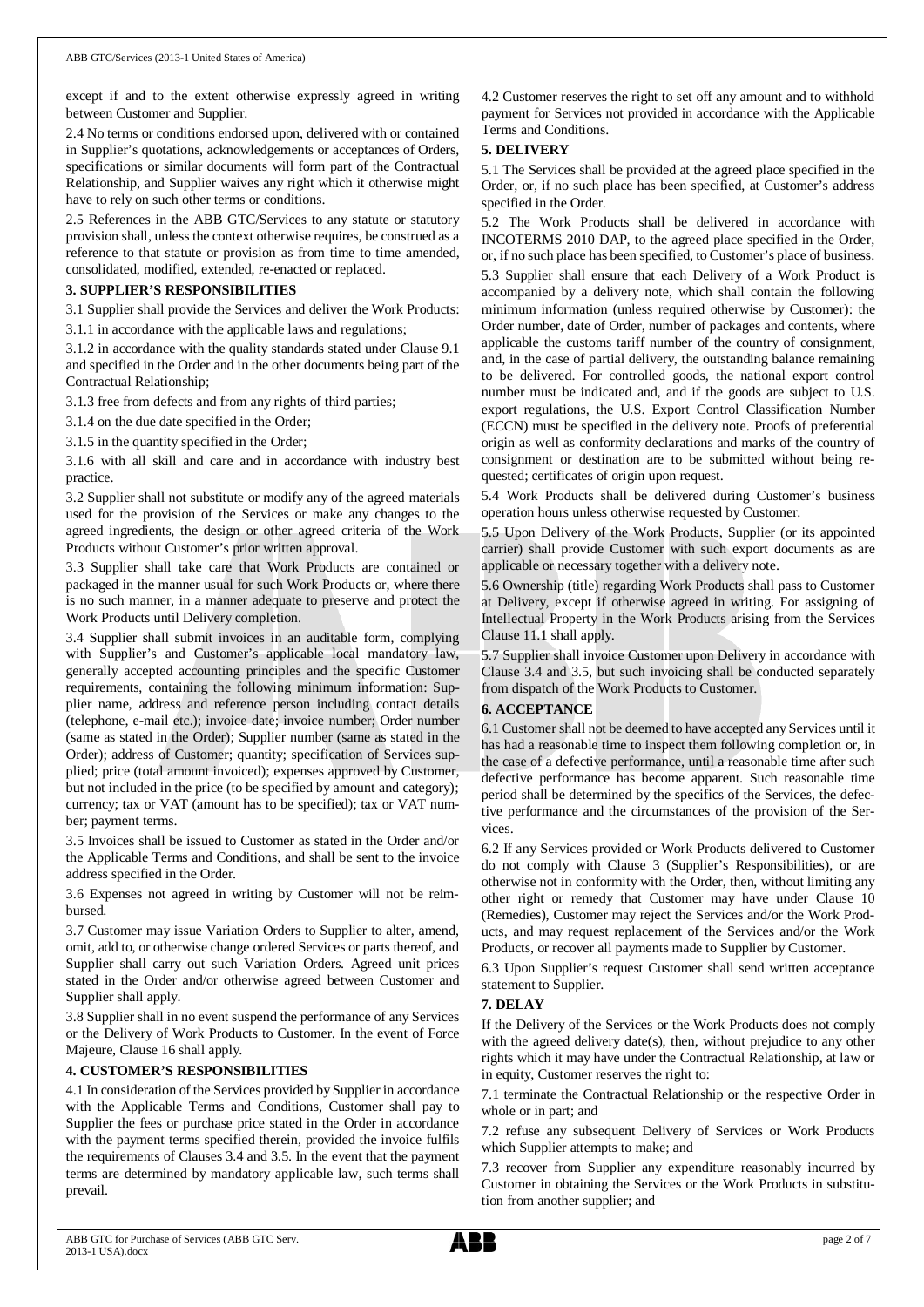7.4 claim damages for any additional costs, loss or expenses incurred by Customer which are reasonably attributable to Supplier's failure to provide the Services or to deliver the Work Products on the agreed dates; or

7.5 claim compensation for liquidated damages if such compensation right is expressly stated in the respective Order.

### **8. INSPECTION**

8.1 Supplier shall allow Customer and/or its authorised representatives to inspect the Services and to test the Work Products, or parts of them at any time prior to the completion of the Services and/or the Work Products.

8.2 Notwithstanding any inspection or test sampling however conducted, Supplier shall remain fully responsible for the Services' compliance with the Order. This applies whether or not Customer has exercised its right of inspection and/or testing and shall not limit Supplier's obligations under the Order. For the avoidance of doubt, inspection of Services or testing of Work Products by Customer and/or its authorised representatives shall in no event exempt Supplier from or limit Supplier's warranties or liability in any way.

### **9. WARRANTY**

9.1 Supplier warrants that the Services (including Work Products):

9.1.1 comply with all agreed specifications, including all specified material, workmanship and the like, documentation and quality requirements, or in absence thereof are performed in accordance with generally accepted practices, procedures and standards of the respective industry and are fit for the purposes for which Services of the same description type would ordinarily be used, and that the results of the Services maintain the functionality and performance as expected by Customer according to Supplier's information, documentation and statements;

9.1.2 are appropriate and fit for any particular purpose expressly or impliedly made known to Supplier in the Order;

9.1.3 are new and unused (in case of Work Products) at the date of Delivery;

9.1.4 are free from defects and rights of third parties;

9.1.5 possess the qualities which Supplier has held out to Customer as a sample, model or otherwise;

9.1.6 comply with Clause 12 (Compliance with Relevant Law).

9.2 The warranty period shall be twenty four (24) months from acceptance of the Services or the Work Products, if no other time period is stated in the Order or otherwise expressly agreed in writing by the Parties.

9.3 In case of non-compliance with the warranty provided under this Clause, Customer shall be entitled to enforce the remedies provided in Clause 10 (Remedies).

### **10. REMEDIES**

10.1 In case of breach of warranty under Clause 9 (Warranty) or if Supplier otherwise fails to comply with any of the Applicable Terms and Conditions, Customer shall give notice in writing to Supplier of such breach of warranty and provide Supplier an opportunity to swiftly remedy it. If no Supplier action to remedy such breach has been taken within forty eight (48) hours of receiving such Customer notification, Customer shall be entitled to any one or more of the following remedies at its own discretion and at Supplier's expense:

10.1.1 to give Supplier another opportunity to carry out any additional work necessary to ensure that the Applicable Terms and Conditions are fulfilled;

10.1.2 to carry out (or to instruct a third party to carry out) any additional work necessary to make the Services comply with the Applicable Terms and Conditions;

10.1.3 to obtain immediate replacement of the defective Services by Services conforming with the Applicable Terms and Conditions without defects;

10.1.4 to refuse to accept any further Services, but without relieving Supplier from its liability for the defective Services;

10.1.5 to claim such damages as may have been sustained by Customer as a result of Supplier's breaches of the Applicable Terms and Conditions, statutory duty or any applicable law;

10.1.6 to claim liquidated damages expressly provided in the Order;

10.1.7 to terminate the Contractual Relationship or the respective Order in accordance with Clause 15.2.

10.2 In the event that Clauses 10.1.1, 10.1.2 or 10.1.3 apply, the entire warranty period of Clause 9.2 shall be restarted.

10.3 The rights and remedies available to Customer and contained in the Applicable Terms and Conditions (including, but not limited to the ABB GTC/Services) are cumulative and are not exclusive of any rights or remedies available at law or in equity.

### **11. INTELLECTUAL PROPERTY**

11.1 Supplier assigns herewith to Customer full ownership rights in and to any Intellectual Property in the Work Products arising from the Services for the full duration of such rights, wherever in the world enforceable. Supplier further agrees to execute, upon Customer's request and at its cost, all further documents and assignments and do all such further things as may be necessary to perfect Customer's ownership title to the Intellectual Property or to register Customer as owner of the Intellectual Property with any registry, including but not limited to governmental registration authorities or private registration organisations.

11.2 The Intellectual Property Rights in any Work Products created by or licensed to Supplier prior to the respective Order or outside of such Order, and any subsequent modifications to the same ("Pre-Existing Works") will remain vested in Supplier or the respective third party owner. To the extent that Pre-Existing Works are embedded in any Work Products delivered by Supplier, Customer and its Affiliates shall have a worldwide, irrevocable, perpetual, transferrable, non-exclusive, royalty-free licence with rights to sublicense to use the Pre-Existing Works as part of such Work Products, including the right to further improve, develop, market, distribute, sub-license, exploit or otherwise use the Work Products containing such Pre-Existing Works. Supplier shall not be prevented or restricted by this ABB GTC/Services from using its own know-how or its Pre-Existing Works in the course of providing the Services.

11.3 In the event that the Services provided and/or Work Products delivered by Supplier infringe any third party Intellectual Property Rights, Supplier shall, notwithstanding anything provided to the contrary or otherwise contained in the Applicable Terms and Conditions (including, but not limited to the ABB GTC/Services), provide IPR Indemnification to Customer. The IPR Indemnification applies whether or not Supplier may have been negligent or at fault and does not limit any further compensation rights of Customer. Supplier's obligation to indemnify Customer as provided under this Clause shall not apply if and to the extent the liability or damage was caused by Customer's own pre-existing Intellectual Property Rights contributed to, or implemented into the Work Products and/or the Services provided by Supplier.

11.4 If any infringement claim is made against Customer, Customer may without prejudice to its rights under Clause 11.3 also request at its discretion and at Supplier's cost that Supplier (i) procures for Customer the right to continue using the Work Products and/or the Services; (ii) modifies the Work Products and/or the provision of the Services so that they cease to be infringing; or (iii) replaces the Work Products and/or the Services so that they become non-infringing.

11.5 In the event Supplier cannot fulfil Customer's above request, Customer shall be entitled to terminate the Contractual Relationship or the respective Order, to reclaim all sums which Customer has paid to Supplier thereunder and to claim compensation in accordance with Clause 11.3 and for any other costs, losses or damages incurred whatsoever.

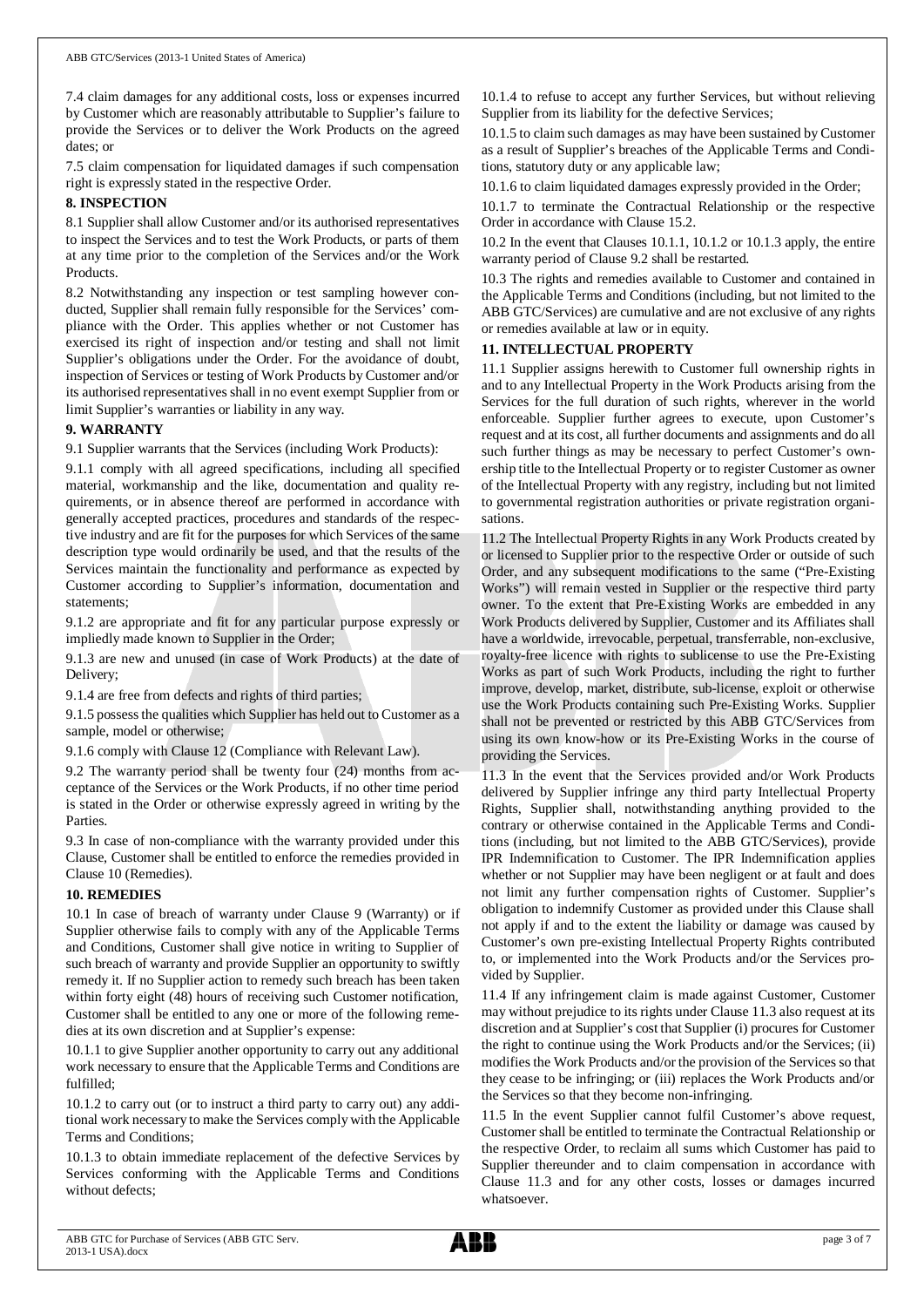### **12. COMPLIANCE WITH RELEVANT LAW**

12.1 The Services covered by the Applicable Terms and Conditions shall be provided by Supplier in compliance with all relevant legislation, regulations, and codes of practice, guidance and other requirements of any relevant government or governmental agency applicable to Supplier. To the extent that such regulations are advisory rather than mandatory, the standard of compliance to be achieved by Supplier shall be in compliance with the generally accepted best practice of the relevant industry.

12.2 Supplier represents and warrants that:

12.2.1 it is knowledgeable with, and is and will remain in full compliance with all applicable export and import laws, regulations, instructions, and policies, including, but not limited to, securing all necessary clearance requirements, export and import licenses and exemptions from, and making all proper filings with appropriate governmental bodies and/or disclosures relating to the provision of services, the release or transfer of goods, technologies, software to non U.S. nationals in the U.S., or outside the U.S., the release or transfer of technology and software having U.S. content or derived from U.S. origin software or technology; and

12.2.2 it is knowledgeable with applicable supply chain security recommendations issued by applicable governments and industry standards organizations and will make best efforts to comply with such recommendations; and

12.2.3 it will, upon Customer's request, promptly provide all information necessary to export and import the Services and/or the Work Products, or any items being part thereof, including, as applicable, the Export Control Classification Numbers (ECCN), and will notify Customer in writing of any changes to the respective information provided by Supplier; and

12.2.4 it will not, unless authorized by applicable government license or regulation, including but not limited to any U.S. authorization, directly or indirectly export or re-export, at any time, any technical information, technology, software, or other commodity furnished or developed under the Contractual Relationship, or any other agreement between the Parties, or any other product that is developed or produced from or using Customer's technical information, technology, software, or other commodity provided under the Contractual Relationship to any prohibited country (including release of such technical information, technology, software, or other commodity to nationals, wherever they may be located, of any prohibited country) as specified in applicable export, embargo and sanctions regulations.

12.3 Each Party warrants that it will not, directly or indirectly, and that it has no knowledge that the other Party or any third parties will, directly or indirectly, make any payment, gift or other commitment to its customers, to government officials or to agents, directors and employees of a Party, or any third party in a manner contrary to applicable laws (including but not limited to the U. S. Foreign Corrupt Practices Act and, where applicable, legislation enacted by member states and signatories implementing the OECD (Convention Combating Bribery of Foreign Officials), and shall comply with all relevant laws, regulations, ordinances and rules regarding bribery and corruption. Nothing in this ABB GTC/Services shall render either Party or any of its Affiliates liable to reimburse the other for any such consideration given or promised.

12.4 Either Party's material violation of any of the obligations contained in this Clause 12 (Compliance with Relevant Law) may be considered by the other Party to be a material breach of the respective Contractual Relationship between the Parties, and shall entitle such Party to terminate the Contractual Relationship with immediate effect and without prejudice to any further right or remedies under such Contractual Relationship or applicable law.

12.5 Notwithstanding anything to the contrary stated in any Applicable Terms and Conditions, Supplier shall, without any limitations, indemnify and hold harmless Customer from and against any claim, proceeding, action, fine, loss, cost and damages arising out of or

relating to any such violation of the above mentioned obligations, the termination of the respective Contractual Relationship, and any noncompliance with export control regulations, and Supplier shall compensate Customer for all losses and expenses whatsoever resulting therefrom.

12.6 Accepting an Order to which this ABB GTC/Services applies, Supplier herewith acknowledges and confirms that it has been provided information on how to access ABB's Code of Conduct and ABB's Supplier Code of Conduct online (Web portal: [www.abb.com](http://www.abb.com/) – Integrity – Code of Conduct). Supplier agrees to perform its contractual obligations under the Applicable Terms and Conditions and the respective Contractual Relationship with substantially similar standards of ethical behaviour as stated in the above mentioned ABB Codes of Conduct.

12.7 Supplier and its sub-contractors must comply with the ABB Lists of Prohibited and Restricted Substances and all other employment, safety, health, environmental and quality requirements made available under [www.abb.com](http://www.abb.com/) – Supplying to ABB – Doing Business with ABB or otherwise and shall provide Customer with respective documents, certificates and statements if requested.

12.8 Supplier agrees to comply with all federal, state and local laws, executive orders, rules, regulations and ordinances which may be applicable to Supplier's performance of its obligations under the Contract and/or an Order. Supplier certifies to Customer that the items purchased hereunder were produced or performed in compliance with all applicable requirements of the Fair Labor Standards Act of 1938, as amended. Supplier shall comply, unless this transaction is exempt under applicable regulations, with all provisions of Executive Order 11246 of September 24, 1965, as amended, and with the relevant orders of the Secretary of Labor relating to Equal Employment Opportunity, and clauses thereby required are incorporated herein by reference. If the Contract or an Order is subject to government contracting mandates, Customer will so state on the face hereof, and if so stated, as a condition to its effectiveness, Supplier agrees to certify to Customer, by separate writing, that it complies with all government contracting requirements applicable to Customer, Supplier and the Work Products. **13. CONFIDENTIALITY AND DATA PROTECTION**

13.1 Supplier shall:

13.1.1 Keep in strict confidence all technical or commercial information, specifications, inventions, processes or initiatives of Customer and any other information concerning Customer's business or its products and/or its technologies which have been disclosed to Supplier by Customer or its agents or which Supplier obtains in connection with the Services. Supplier shall restrict disclosure of such confidential material to such of its employees, agents or sub-contractors as are required to know the same for the purpose of the provision of the Services to Customer. Supplier shall ensure that such employees, agents, sub-contractors or other third parties are subject to and comply with the same obligations of confidentiality as applicable to Supplier and shall be liable for any unauthorized disclosures;

13.1.2 Apply reasonable safeguards against the unauthorised disclosure of Customer's confidential and proprietary information and protect confidential information in accordance with the generally accepted standards of protection in the related industry, or in the same manner and to the same degree that it protects its own confidential and proprietary information – whichever standard is the higher. Supplier may disclose confidential information to "Permitted Additional Recipients" (which means Supplier's authorised representatives, including auditors, counsels, consultants and advisors) provided always that such Permitted Additional Recipients sign with Supplier a confidentiality agreement with terminology substantially similar hereto or where applicable, are required to comply with codes of professional conduct ensuring confidentiality of such information;

13.1.3 Take all necessary steps to ensure that Customer's data or information which come into its possession or control in the course of delivering the Services are protected. In particular Supplier shall not (i)

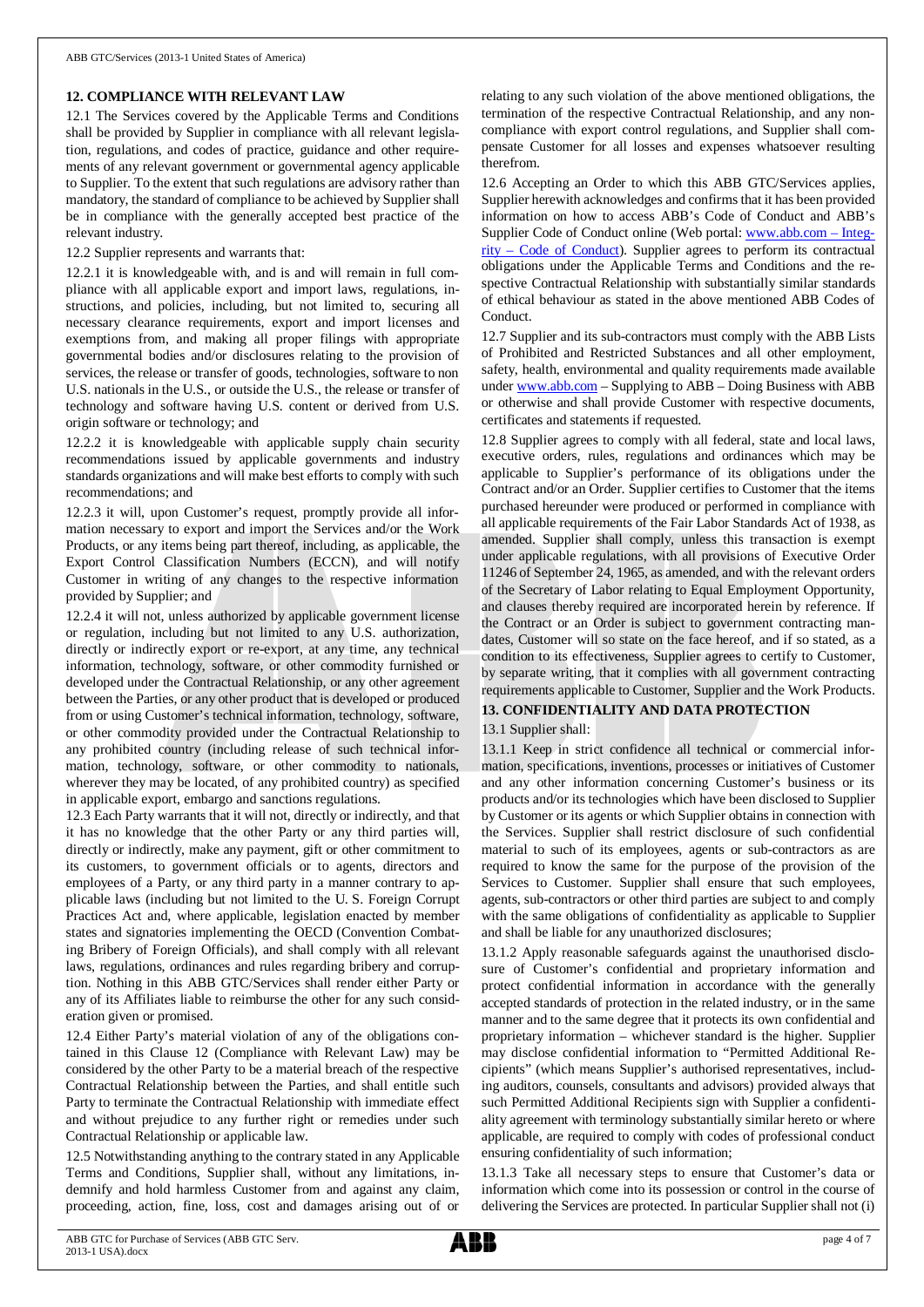use Customer's data or information for any other purposes than for delivering the Services, or (ii) reproduce the data or information in whole or in part in any form except as may be required by the Applicable Terms and Conditions, or (iii) disclose Customer's data or information to any third party not authorised by Customer in writing to receive it;

13.1.4 Install and update at its own costs required adequate virus protection software and operating system security patches for all computers and software utilized in connection with delivering the Services and shall provide updates to Customer if so requested by Customer.

13.2 Supplier agrees that Customer shall be allowed to provide any information received from Supplier to any of its Affiliates.

13.3 Supplier represents and warrants that:

13.3.1 it will not use, disclose, or transfer across borders any personal data that is processed for Customer, except to the extent necessary to perform under the respective Contractual Relationship, however, in any event in compliance with applicable data privacy laws; and

13.3.2 it will comply with all applicable data privacy laws and regulations, will implement and maintain appropriate technical and organizational measures and other protections for personal data (including, without limitations, not loading any personal data provided to Supplier on (a) any laptop computer or (b) any portable storage media that can be removed from Supplier's premises unless, in each case, (i) such data has been encrypted and (ii) such data is loaded onto portable storage media solely for the purpose of moving such data to off-site storage). Further, it will report to Customer any breaches of personal data security immediately, after discovery thereof if the personal data was, or could be, accessed, used or acquired by an unauthorized person or compromised in any way and will cooperate fully with Customer in investigating any such breaches or compromises, and will comply with all instructions or other requirements provided or issued by Customer from time to time relating to personal data.

13.4 Supplier agrees to notify Customer immediately if it becomes aware of any disclosure or breach of the obligations in this Clause 13. At the request of Customer, Supplier shall take all such measures as are necessary to prevent further disclosure.

13.5 The provisions of this Clause 13 shall not apply to:

13.5.1 Any information which is in the public domain at the date of the Contractual Relationship or which subsequently comes into the public domain other than by breach of these confidentiality provisions or other confidentiality agreement;

13.5.2 Any information already in the possession of Supplier at the date of the Contractual Relationship, other than under an obligation of confidentiality;

13.5.3 Any information obtained without obligation of confidence from a third party not in breach of a confidentiality agreement with Customer concerning the information obtained.

13.6 The Parties shall provide any notices, confirmations and documents required under applicable mandatory data privacy laws.

### **14. LIABILITY AND INDEMNITY**

14.1 Without prejudice to applicable mandatory law, Supplier shall compensate/indemnify Customer for all damages and losses in connection with the Services whether or not Supplier may have been negligent or at fault (i) for Supplier's breaches of the Applicable Terms and Conditions , and (ii) for any claim, except for IPR Indemnification for which Clause 11 (Intellectual Property Right Infringements) exclusively applies, made by a third party (including employees of Supplier) against Customer in connection with the Services and to the extent that the respective liability, loss, damage, injury, cost or expense was caused by, relates to or arises from the Services delivered by Supplier and/or its sub-contractors. Upon Customer's request Supplier shall defend Customer against any third party claims arising out of or in connection with the Services.

14.2 Supplier shall be responsible for the control and management of all of its employees, its suppliers and/or its sub-contractors, and it shall be responsible for the acts, omissions, negligence or obligations of any of its employees, suppliers and/or sub-contractors, its agents, servants or workmen as fully as if they were the acts, omissions, negligence or obligations of Supplier.

14.3 The provisions of this Clause 14 (Liability and Indemnity) shall survive any performance, acceptance or payment pursuant to this ABB GTC/Services and shall extend to any substituted or replacement Services delivered by Supplier to Customer.

14.4 Unless otherwise expressly stated in the respective Order, Supplier shall maintain in force, and upon request provide evidence of, adequate general liability insurance, statutory worker's compensation/employer's liability insurance and where applicable goods transit insurance with reputable and financially sound insurers. Nothing contained in this Clause 14 (Liability and Indemnity) shall relieve Supplier from any of its contractual or other legal liabilities. The insured amount cannot be considered nor construed as limitation of liability.

14.5 Customer reserves the right to set off any claims under the Order against any amounts owed to Supplier.

### **15. TERM AND TERMINATION**

15.1 The Contractual Relationship between the Parties or an Order placed under the ABB GTC/Services may be terminated for convenience in whole or in part by Customer upon giving Supplier thirty (30) calendar days written notice, unless otherwise expressly stated in the relevant Order. In such event Customer shall pay to Supplier the value of the already performed Services and proven direct costs reasonably incurred by Supplier for the unperformed Services, however in no event more than the agreed purchase price for the Services under the respective Order. No further compensation shall be due to Supplier. Compensation for any expenditures and materials made with regard to the unperformed Services shall be expressly excluded.

15.2 In the event of Supplier's breach of the Applicable Terms and Conditions, such as e. g. a breach of warranty, Customer shall be entitled to terminate the respective Contractual Relationship or an Order placed under the ABB GTC/Services if Supplier fails to take adequate and timely actions to remedy a breach as requested by Customer in accordance with Clause 10 (Remedies). In such event, Customer shall have no obligation to compensate Supplier for the already performed Services and Supplier shall be obliged to pay back to Customer any remuneration received from Customer for the performed Services.

15.3 Customer shall have the right to terminate the Order and/or Contractual Relationship with immediate effect forthwith by notice in writing to Supplier in the event that an interim order is applied for or made, or a voluntary arrangement approved, or a petition for a bankruptcy order is presented or a bankruptcy order is made against Supplier or any circumstances arise which entitle the court or a creditor to appoint a receiver, administrative receiver or administrator or to present a winding-up petition or make a winding-up order or other similar or equivalent action is taken against or by Supplier by reason of its insolvency or in consequence of debt.

15.4 Upon termination Supplier shall immediately and at Supplier's expense safely return to Customer all respective Customer property (including any documentation, data, and applicable Intellectual Property) and Customer information then in Supplier's possession or under Supplier's control and provide Customer with the complete information and documentation about the already performed Services.

### **16. FORCE MAJEURE**

16.1 Neither Party shall be liable for any delay in performing or for failure to perform its obligations under a respective Order if the delay or failure results from an event of "Force Majeure". For clarification, Force Majeure means an event that was not foreseeable by the affected Party at the time of execution of the respective Order, is unavoidable

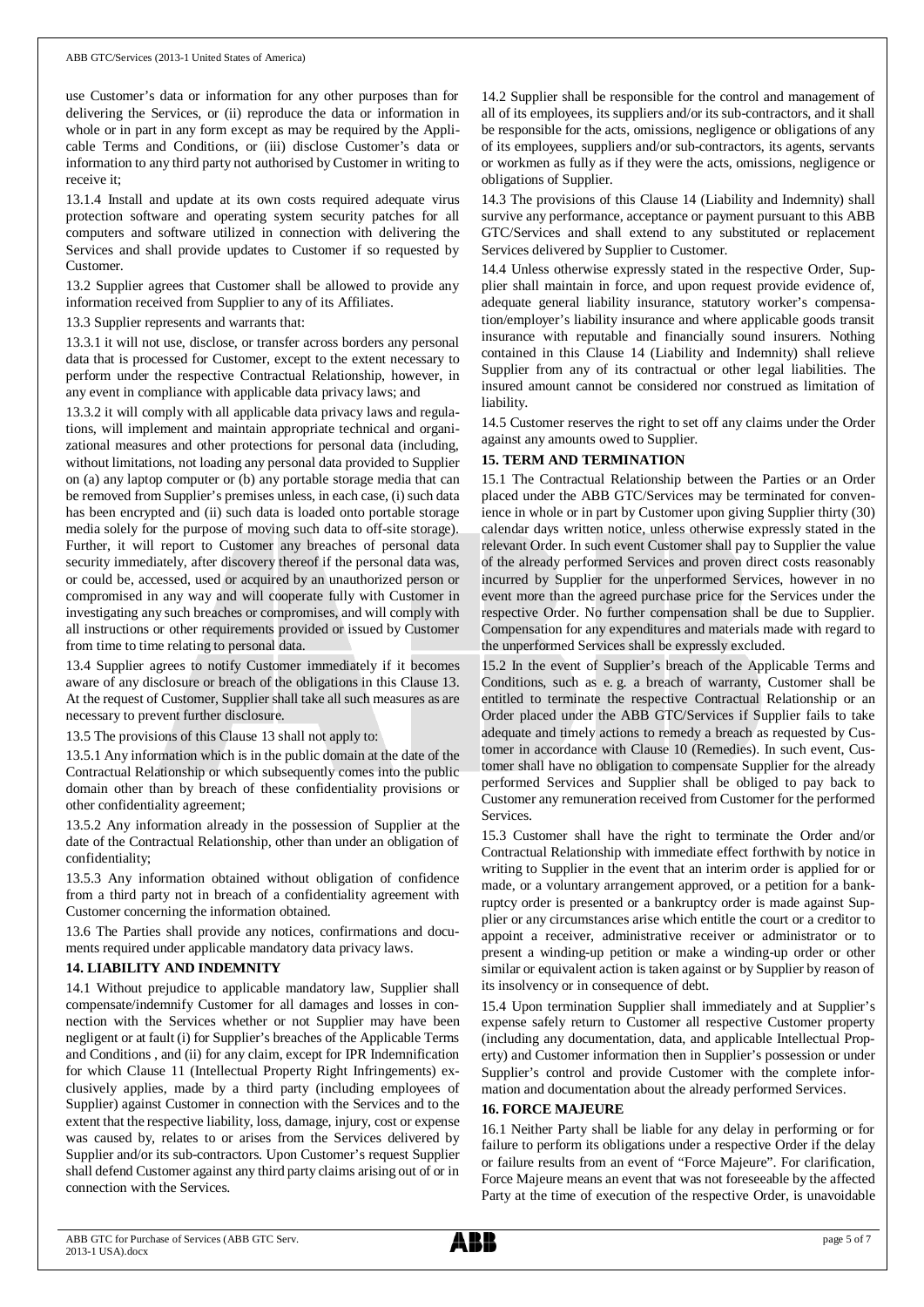and outside the control of the affected Party, and for which the affected Party is not responsible, provided such event prevents the affected Party from performing the obligations under the respective Order despite all reasonable efforts, and the affected Party provides notice to the other Party within five (5) calendar days from occurrence of the respective event of Force Majeure.

16.2 If an event of Force Majeure occurs which exceeds thirty (30) calendar days either Party shall have the right to terminate the relevant Order forthwith by written notice to the other Party without liability to the other Party. Each Party shall use its reasonable endeavours to minimise the effects of any event of Force Majeure.

### **17. ASSIGNMENT AND SUB-CONTRACTING**

17.1 Supplier shall not assign, transfer, or encumber an Order or any parts thereof (including any monetary receivables from Customer) without prior written approval of Customer.

17.2 Customer may at any time assign, transfer, encumber, sub-contract or deal in any other manner with all or any of its rights or obligations under the respective Order and/or the Applicable Terms and Conditions to any of its own Affiliates.

### **18. NOTICES**

Any notice shall be given by sending the same by registered mail, courier, fax or by e-mail to the address of the relevant Party as stated in the Order or to such other address as such Party may have notified in writing to the other for such purposes. E-mail and fax expressly require written confirmation issued by the receiving Party. Electronic read receipts may not under any circumstances be deemed as confirmation of notice. Electronic signatures shall not be valid, unless expressly agreed in writing by duly authorised representatives of the Parties.

### **19. WAIVERS**

Failure to enforce or exercise, at any time or for any period, any term of the Applicable Terms and Conditions does not constitute, and shall not be construed as, a waiver of such term and shall not affect the right later to enforce such term or any other term herein contained.

### **20. GOVERNING LAW AND DISPUTE SETTLEMENT**

20.1 The Contractual Relationship and/or the Applicable Terms and Conditions (including, but not limited to the ABB GTC/Services) shall be governed by and construed in accordance with the laws of the State of New York, including the Uniform Commercial Code adopted therein, but excluding the provisions of the United Nations Convention on Contracts for the International Sale of Goods, and excluding New York law with respect to conflicts of law.

20.2 For domestic dispute resolution matters, whereby Customer and Supplier are registered in the same country, any dispute or difference arising out of or in connection with the Contractual Relationship and/or the Applicable Terms and Conditions (including this ABB GTC/Services), including any question regarding its existence, validity or termination or the legal relationships established thereby, which cannot be settled amicably, shall be submitted to the jurisdiction of the State Courts of New York or the U. S. District Court for the southern District of New York.

20.3 For cross border dispute resolution matters whereby Customer and Supplier are registered in different countries, unless agreed otherwise in writing between the Parties, any dispute or difference arising out of or in connection with the Contractual Relationship and/or the Applicable Terms and Conditions (including this ABB GTC/Services), including any question regarding its existence, validity or termination or the legal relationships established thereby, which cannot be settled amicably, shall be finally settled under the Rules of Arbitration of the International Chamber of Commerce by three arbitrators appointed in accordance with the said Rules. The place of arbitration shall be the location where Customer is registered, unless otherwise agreed in writing. The language of the proceedings and of the award shall be English. The decision of the arbitrators shall be final and binding upon both Parties, and neither Party shall seek recourse to an ordinary state court or any other authority to appeal for revisions of the decision.

20.4 In case of any dispute, the defeated Party shall reimburse the succeeding Party for attorney's fees and other costs reasonably incurred in connection with the dispute.

### **21. SEVERABILITY**

The invalidity or unenforceability of any term or of any right arising pursuant to the Applicable Terms and Conditions shall not adversely affect the validity or enforceability of the remaining terms and rights, and the Applicable Terms and Conditions shall be given effect as if the invalid, illegal or unenforceable provision had been deleted and replaced by a provision with a similar economic effect to that of the deleted provision if this can be achieved by another provision.

### **22. SURVIVAL**

22.1 Provisions of the Applicable Terms and Conditions which either are expressed to survive its termination or from their nature or context it is contemplated that they are to survive such termination shall remain in full force and effect notwithstanding such termination.

22.2 The obligations set forth in Clauses 9 (Warranty), 10 (Remedies), 11 (Intellectual Property), 13 (Confidentiality and Data Protection) and 14 (Liability and Indemnity) shall survive termination.

22.3 The obligations set forth under Clause 13 (Confidentiality and Data Protection) shall be valid for a period of five (5) years from Delivery of the Services or termination of the Order unless otherwise agreed between the Parties.

### **23. ENTIRETY**

The Applicable Terms and Conditions and the Order constitute the entire Contractual Relationship and understanding between the Parties and replace any prior agreement, understanding or arrangement between the Parties, whether oral or in writing, except to the extent of fraud or any fraudulent misrepresentation.

### **24. RELATIONSHIP OF PARTIES**

24.1 The relationship of the Parties is that of independent parties dealing at arm's length and nothing in this underlying Contractual Relationship shall be construed to constitute Supplier as an agent or employee of Customer or so as to have any kind of partnership with Customer, and Supplier is not authorised to represent Customer as such.

24.2 Supplier shall be responsible for any activities performed by its employees in relation to the Services and/or the Work Products.

24.3 Supplier assumes full and exclusive responsibility for any accident or occupational disease occurred to its employees in relation to the provision of the Services.

24.4 It is expressly agreed that the Contractual Relationship does not imply any employment relationship between Customer and Supplier, or between Customer and Supplier's employees assigned to the execution of the Contractual Relationship. Customer shall remain free of any direct or indirect responsibility or liability for labour, social security or taxes with respect to Supplier and its employees assigned to the provision of the Services or Work Products under the Contractual Relationship.

24.5 Supplier shall hire or sub-contract in its own name all employees required to effectively provide the Services and/or the Work Products, who shall not, under any circumstances, act as Customer's employees.

24.6 Supplier shall be solely and exclusively responsible for any claims and/or lawsuits filed by its employees and hold Customer entirely safe and harmless from such claims and/or lawsuits. Supplier undertakes to voluntarily appear in court, recognizing its status as sole and exclusive employer, and to provide Customer with any and all requested documentation necessary to ensure proper legal defence of Customer in court.

24.7 Customer is authorized to make any payments due to Supplier's employees performing the Services under the Contractual Relationship, in order to avoid lawsuits. Such payments may be made through withholding Supplier's credits, through offsetting or in any other way.